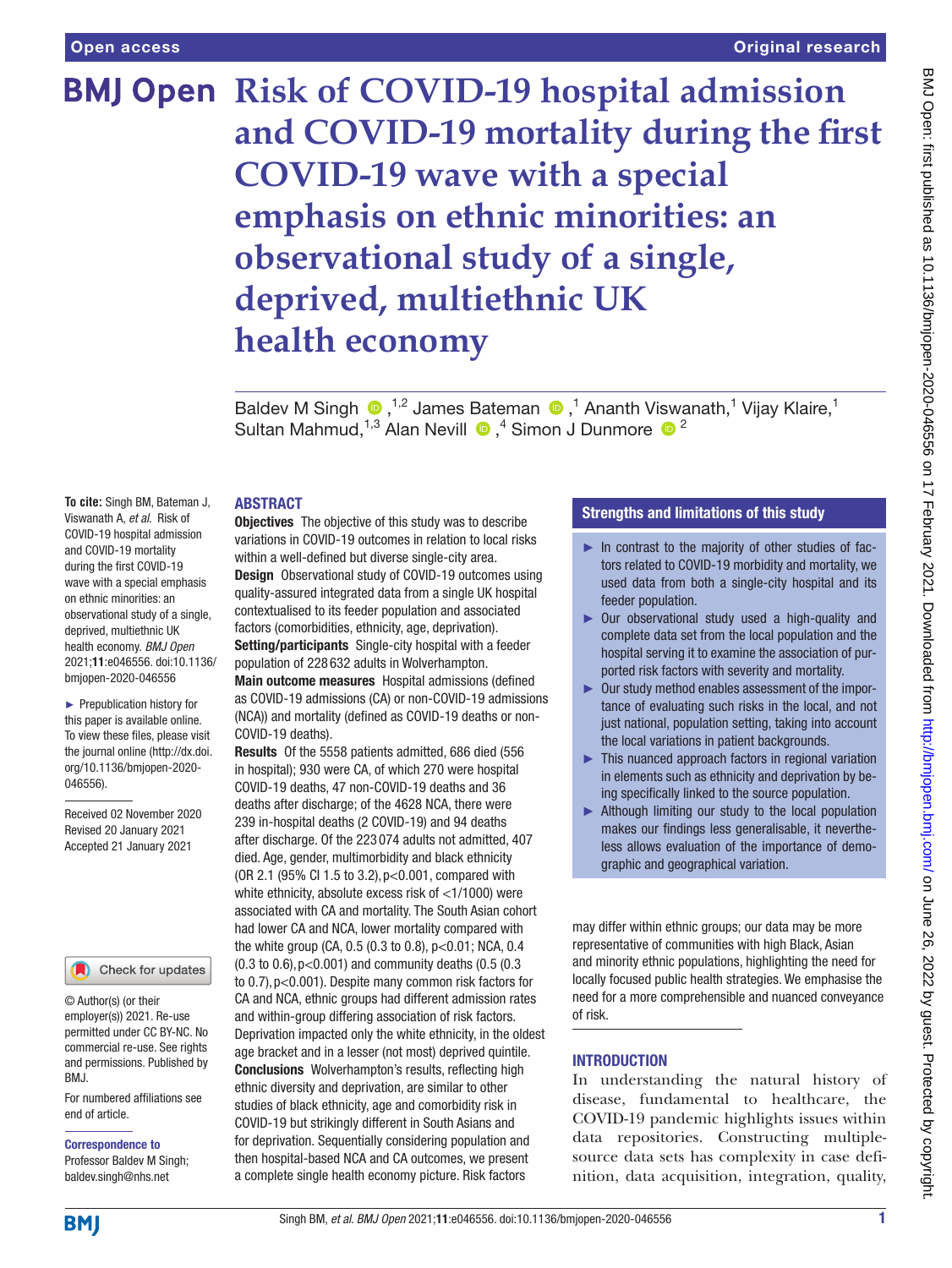completeness, coding accuracy and the clinical meaning of analysis outcomes. $1-4$  Emphasising this challenge, national UK data were initially collated via the Patient Notification System, requiring a positive swab test up until 28 April 2020 but revised to include clinical definitions given an estimated false-negative testing rate of up to  $29\%$ .<sup>5–8</sup> Wellestablished primary care databases may have significant inaccuracy and do not include hospital secondary care information.<sup>[9](#page-10-2)</sup> A large UK primary care epidemiological study also used national COVID-19-positive (SARS-CoV-2) swab cases for case definition.<sup>[2](#page-10-3)</sup> Conversely, secondary care case series and international registry studies for specific diseases are not linked to primary care data sets. $10-14$ Numerous studies have described the risk factors associated with COVID-19 mortality, which have been from primary care, secondary care and meta-analyses.<sup>15</sup> <sup>16</sup> Although these studies describe risk factors for severity, admission and mortality with COVID-19 infection, they typically use either large secondary care or primary care data sources, without amalgamating these data. Therefore, important caveats exist in using and interpreting such data and drawing clinically important conclusions regarding the adverse associations of ethnicity with outcomes.<sup>217</sup>

Our objective, therefore, was to establish a tightly governed comprehensive, multisource, integrated, quality-assured local structured clinical data set, used for purposes of direct care; to define cohorts at risk; to systematically improve clinical coding and mortality-recording accuracy; to enable an informed understanding of factors influencing hospital activity, including admissions; and especially to describe variations in COVID-19 outcomes in relation to local risks within a well-defined but diverse single-city area. This approach should ultimately inform public health initiatives. We present a proof-of-principle study to evaluate the utility of this approach in relation to a single UK city-wide health district, reporting our findings regarding population-wide factors that may have an association with two key COVID-19 outcomes, hospital admission and mortality, over the first 12 weeks of the pandemic in this city.

## **METHODS**

## General method

The time frame spanned from 1 March 2020 to 24 May 2020.

Data were integrated into an SQL database from primary care, from community and hospital clinical and pathology systems for all people residing in Wolverhampton or registered to Wolverhampton practices, and from immediately adjacent districts with emergency admission to New Cross Hospital (NXH). Only those alive at the start point were included, and subsequently death and date of death were tracked. The final total population aged >18 years was 228 632, of whom 1063 were resident but not Wolverhampton General Practitioner (GP) registered, 1521 were registered but not city resident and

1026 were neither resident nor registered from immediately surrounding areas with an emergency admission to NXH, such that 99.5% of the cohort were registered and/or resident constituting 88% of COVID-19 admissions (CA) and 91% of COVID-19 deaths. The Index of Multiple Deprivation (IMD) was allocated according to postcode. Unavailable smoking status (15%) was reallocated to 'non-smoker' (recognising that this is an assumption which may potentially introduce slight bias). Missing body mass index (BMI) (22%) was replaced by age-related (5-year band) mean value in the cohort. Ethnicity data from all sources were reviewed, and only unambiguous data were accepted and recoded into Caucasian (white), South Asian, black, mixed ethnicity and Chinese, with 7.5% remaining 'unknown'. Comorbidities were accrued and cross-checked from primary care and hospital coding to include asthma, chronic obstructive pulmonary disease (COPD), diabetes, hypertension, coronary artery disease, stroke and peripheral arterial disease, chronic heart failure, atrial fibrillation, chronic kidney disease (CKD), cancer, dementia, depression, other mental health disorders, epilepsy, learning difficulties, osteoarthritis, rheumatoid arthritis (RA), and recorded nursing home residency and palliative care status. Nonelective admissions over the preceding 12 months were ascertained. During admission, the COVID-19 clinical status was recorded by the Infection Diseases team or the clinical team in daily updates as 'COVID-19 definite', 'COVID-19 probable' or 'not COVID-19'. Formal end point coding was in duplicate, with a rolling triangulation audit in place comparing the clinical diagnosis, the coded diagnosis and the COVID-19 pathology status for coding accuracy. Mortality and cause of death were certified in our Medical Examiner System and also were continuously cross-checked against the coded status. COVID-19 coding and death certification arbitration were supported by the accountable senior responsible consultant (AV). Further validation against the National Strategic Tracing Service captured deaths outside hospital.

## Statistical analysis

This analysis was undertaken in SPSS V.26. Factors analysis of all variables considered confounding effects and redundancy, yielding a nine-component rotated solution explaining 48% of the variance: deprivation and ethnicity were strongly coassociated in a single component, whereas the two principal outcome measures of hospital admission and mortality were in another distinct component. We adopted a multinomial regression analysis approach. This allowed the association of those independent factors with the dependent categorical variable, yielding ORs with their 95% CIs and statistical significance. The analysis was undertaken sequentially to ensure an a priori justification for further analysis. Statistical tests are described in the text and their results considered significant at p<0.05.

#### Patient and public involvement

None (not applicable to this type of study).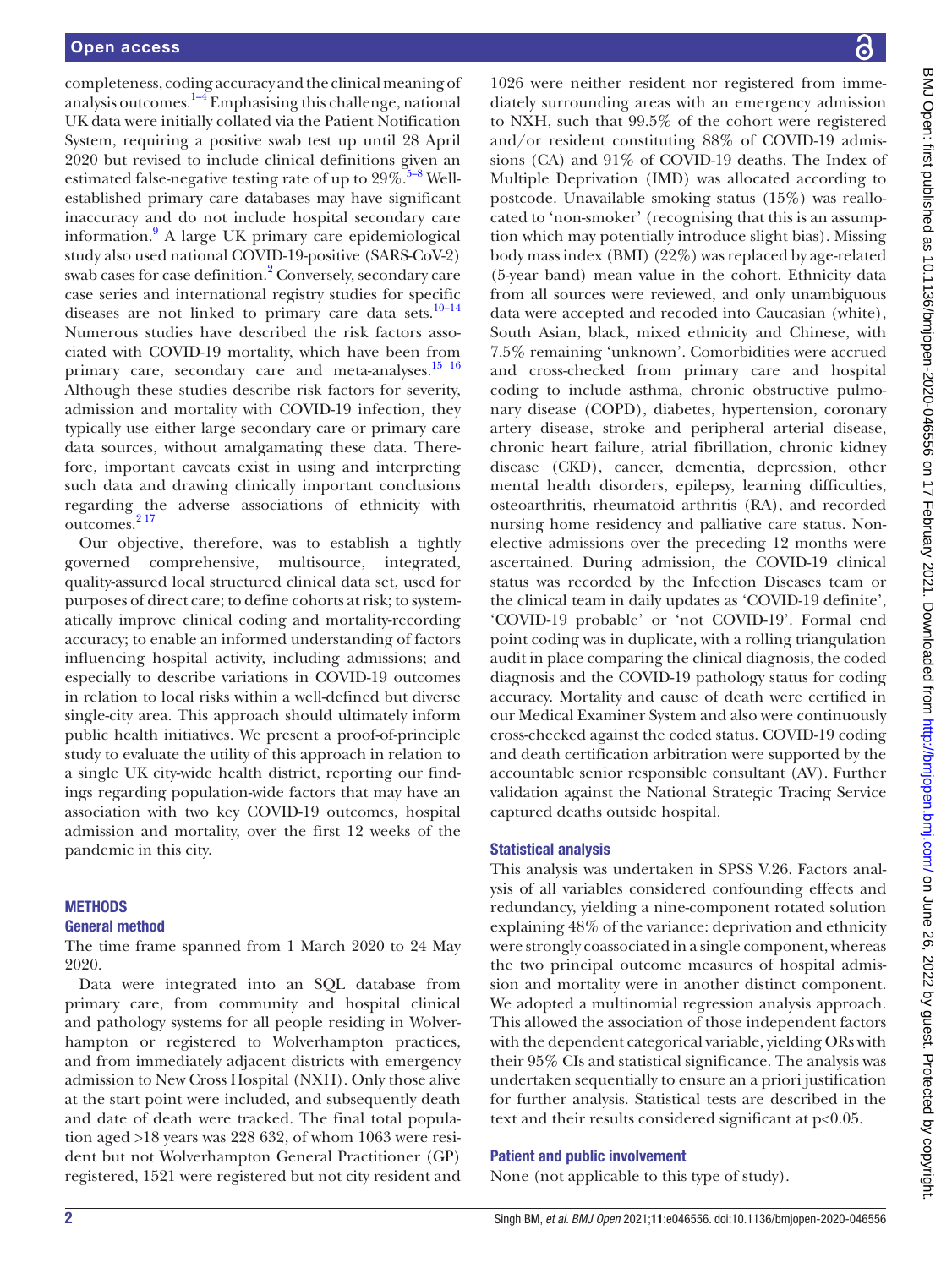<span id="page-2-0"></span>Table 1 Demographic and clinical features and mortality outcomes of a whole adult population (n=228632) categorised according to their hospital admission status during 12 weeks of the UK COVID-19 pandemic

|                                                         | <b>Whole population</b> | <b>Not admitted</b> | Non-COVID-19<br>admission | COVID-19<br>admission |         |
|---------------------------------------------------------|-------------------------|---------------------|---------------------------|-----------------------|---------|
| Number (% of total)                                     | 228632                  | 223074 (97.6)       | 4628 (2)                  | 930 (0.4)             |         |
| Age (years)                                             | $50.0 \pm 18.8$         | $47.6 \pm 18.5$     | $63.1 \pm 20.5$           | $71.4 \pm 16.5$       | p<0.001 |
| Gender (male, %)                                        | 114866 (50.2)           | 50.3                | 48.4                      | 55.2                  | p<0.001 |
| Ethnicity (% in category)                               |                         |                     |                           |                       |         |
| White                                                   | 142781 (62.5)           | 62.1                | 77.7                      | 73.5                  | p<0.001 |
| South Asian                                             | 44 229 (19.3)           | 19.6                | 10.4                      | 8.9                   |         |
| <b>Black</b>                                            | 17858 (7.8)             | 7.9                 | 4.6                       | 12.2                  |         |
| <b>Mixed</b>                                            | 5809 (2.5)              | 2.6                 | 1.3                       | 0.6                   |         |
| Chinese                                                 | 806 (0.4)               | 0.4                 | 0.1                       | 0.2                   |         |
| Unknown                                                 | 17 149 (7.5)            | 7.5                 | 5.8                       | 4.5                   |         |
| Index of Multiple Deprivation                           | $32.8 \pm 15.9$         | $32.9 \pm 15.9$     | $30.4 \pm 14.4$           | $30.7 \pm 14.4$       | p<0.001 |
| Smoking status (% never)                                | 148046 (64.8)           | 65                  | 73                        | 81                    | p<0.001 |
| Body mass index $(kg/m^2)$                              | $27.3 \ (\pm 5.7)$      | $27.3 \ (\pm 5.7)$  | $27.8 (\pm 5.1)$          | $27.9 \ (\pm 4.6)$    | p<0.001 |
| Prior admission (any 1 year)<br>(≥3)                    | 15119 (7%)<br>$(0.6\%)$ | 6% (0.4%)           | 31% (7%)                  | 35% (8%)              | p<0.001 |
| Any comorbidity $(≥3)$                                  | 110564 (48%)<br>(12%)   | 48% (11%)           | 77% (41%)                 | 88% (58%)             | p<0.001 |
| Palliative care registered (%)                          | 1530(0.7)               | 0.5                 | 4.9                       | 13.9                  | p<0.001 |
| Nursing home resident (%)                               | 2130 (0.9)              | 0.8                 | 4.7                       | 9.7                   | p<0.001 |
| Hypertension (%)                                        | 47830 (20.9)            | 20.2                | 47.6                      | 64.2                  | p<0.001 |
| Depression (%)                                          | 39 153 (17)             | 17.0                | 22.4                      | 18.7                  | p<0.001 |
| Asthma (%)                                              | 30335 (13.3)            | 13.2                | 16.1                      | 16.3                  | p<0.001 |
| Diabetes (%)                                            | 20529 (9.0)             | 8.6                 | 21.4                      | 33.8                  | p<0.001 |
| Ischaemic heart disease (%)                             | 10965 (4.8)             | 4.4                 | 19.9                      | 23.2                  | p<0.001 |
| Chronic kidney disease (%)                              | 10265 (4.5)             | 4.1                 | 17.6                      | 29.0                  | p<0.001 |
| Cancer (%)                                              | 9796 (4.3)              | 4.0                 | 16.0                      | 17.8                  | p<0.001 |
| Atrial fibrillation (%)                                 | 6771 (3.0)              | 2.6                 | 4.7                       | 8.7                   | p<0.001 |
| Chronic obstructive pulmonary 6762 (3.0)<br>disease (%) |                         | 2.7                 | 12.3                      | 15.1                  | p<0.001 |
| Cerebrovascular disease (%)                             | 5359 (2.3)              | 2.2                 | 8.8                       | 13.5                  | p<0.001 |
| Cardiac failure (%)                                     | 4940 (2.2)              | 1.9                 | 13.1                      | 20.8                  | p<0.001 |
| Osteoarthritis (%)                                      | 4267 (1.9)              | 1.7                 | 8.0                       | 11.2                  | p<0.001 |
| Epilepsy (%)                                            | 4035 (1.8)              | 1.7                 | 3.8                       | 4.5                   | p<0.001 |
| Rheumatoid arthritis (%)                                | 3284 (1.4)              | 1.4                 | 4.2                       | 6.2                   | p<0.001 |
| Mental health disorder (%)                              | 2967 (1.3)              | 1.3                 | 1.7                       | 1.7                   | p<0.05  |
| Peripheral vascular disease (%) 2724 (1.2)              |                         | 1.1                 | 4.7                       | 8.7                   | p<0.001 |
| Dementia (%)                                            | 2304 (1.0)              | 0.9                 | 4.0                       | 7.8                   | p<0.001 |
| Learning difficulties (%)                               | 1597 (0.7)              | 0.7                 | 1.0                       | 1.2                   | p<0.05  |
| Vital status (n, % died)                                | 1093(0.5)               | 407, 0.2            | 333, 7.2*                 | 353, 38†              | p<0.001 |

Data are presented as mean±SD or as percentages. Between-groups analysis is by analysis of variance or by  $\chi^2$  for scale or categorical variables, respectively. Comorbidities are listed in descending order of frequency.

\*237 non-COVID-19 hospital deaths, 94 postdischarge deaths in community and 2 hospital COVID-19 deaths.

†270 hospital COVID-19 deaths, 47 non-COVID-19 hospital deaths and 36 postdischarge deaths in community.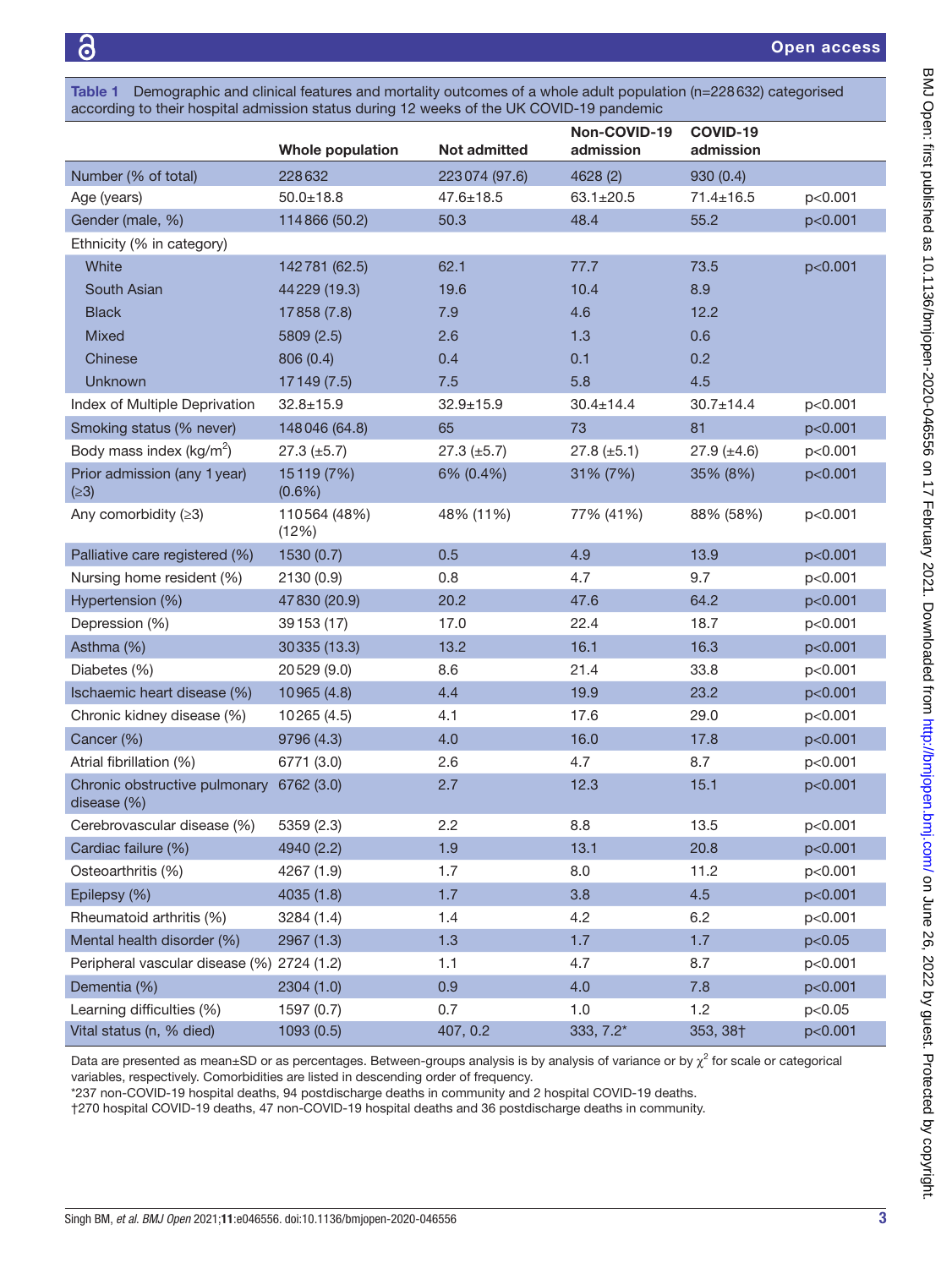<span id="page-3-0"></span>

|                                                   | White        | <b>South Asian</b>                     | <b>Black</b>                           | Other or unknown                      |
|---------------------------------------------------|--------------|----------------------------------------|----------------------------------------|---------------------------------------|
| Total numbers                                     | 142781 (63%) | 44 229 (19%)                           | 17858 (8%)                             | 23764 (10%)                           |
| COVID-19 admission                                | 684 (74%)    | 83 (9%)                                | 113 (12%)                              | 50 (5%)                               |
| COVID-19 admission/1000                           | 4.8          | 1.9                                    | 6.3                                    | 2.1                                   |
| COVID-19 admission excess risk/1000               | Comparator   | $-2.9$                                 | 1.5                                    | $-2.7$                                |
| COVID-19 admission OR                             | Comparator   | $0.39$ (0.31 to 0.48),<br>p<0.001      | 1.31 (1.07 to 1.59),<br>p<0.001        | $0.43$ (0.33 to 0.58),<br>p<0.001     |
| COVID-19 death                                    | 190 (70%)    | 32 (12%)                               | 39 (14%)                               | 11 (4%)                               |
| COVID-19 death/1000                               | 1.3          | 0.7                                    | $2.2^{\circ}$                          | 0.5                                   |
| COVID-19 death excess risk/1000                   | Comparator   | $-0.6$                                 | 0.9                                    | $-0.9$                                |
| COVID-19 death OR                                 | Comparator   | $0.54$ (0.37 to 0.79),<br>p<0.01       | 1.64 (1.16 to 2.31),<br>p<0.01         | $0.35$ (0.19 to 0.64),<br>p<0.01      |
| COVID-19 death/COVID-19<br>admission/1000         | 0.3          | 0.4                                    | 0.3                                    | 0.2                                   |
| COVID-19 death in COVID-19 admission<br><b>OR</b> | Comparator   | 1.55 (0.96 to 2.51),<br>$p=0.075$ , ns | 1.19 (0.78 to 1.83),<br>$p=0.423$ , ns | $0.63$ (0.32 to 1.25),<br>p=0.187, ns |

'Chinese', 'mixed' and 'unknown' categories showed no significant associations as individual categories in this analysis or when merged as 'other or unknown'.

# **RESULTS**

# Hospital admissions

The population characteristics are shown in [table](#page-2-0) 1, grouped according to admission status (no admission (NA), non-COVID-19 admission (NCA) and CA) together with their mortality rates.

Compared with NA, there was an increased association of all variables with NCA and CA, including age, the number of comorbidities, most individual comorbidities, surrogate measures of dependency (of being on a palliative care register or being a nursing home resident) and history of emergency admissions. Male gender, BMI, IMD and smoking status were significantly different between the three categories. Ethnic minority groupings were significantly different between admission types, with the South Asian population prevalence in CA being 46% of that in the comparator NA population, whereas the black population appeared to have a 56% excess. [Table](#page-3-0) 2 gives further numerical details.

The three hospital admission categories (NA, NCA, CA) were taken as the response variable and submitted to multinomial regression [\(table](#page-4-0) 3). The complete model was highly significant ( $\chi^2$ =8869.1, p<0.001). Male gender was more prevalent in CA.

The age distribution ([figure](#page-5-0) 1A) differed significantly for CA and NCA versus NA, and the two admission groups differed significantly from each other, reflecting the higher mean age in CA. The pattern for deprivation ([figure](#page-5-0) 1B) showed the peak admission rates to be in the second least deprived quintile, with the most deprived quintile not being significantly different from the least deprived quintile, whereas the two admission groups did not differ significantly from each other in this regard.

There was a decreased relative risk for admission in either group with current or previous smoking. Both admission groupings had a significantly increased history of prior emergency admissions, established multimorbidity, being a nursing home resident or being in a palliative phase of care, with these latter two characteristics in significantly higher prevalence in CA compared with NCA. Both groups shared individual comorbidities in higher risk, but with some differential effect for diabetes, hypertension, atrial fibrillation and peripheral vascular disease which were increased in CA.

The South Asian ethnic group was less likely to have a CA or NCA (60% and 50% crude percentage reduced risk, respectively) compared with the white ethnic reference category, whereas the black ethnic group shared the significant propensity not to have an NCA but had a markedly increased relative risk (70%) for CA. Ethnicityrelated outcomes were examined specifically among those with CA, by comparing those admitted with those not admitted within their ethnic category in separate binary regression analyses (all  $\chi^2$ >252.4, p<0.001) ([table](#page-6-0) 4).

Age, gender, prior emergency admissions, palliative phase, comorbidity and nursing home residence were significant associations in two or more of the ethnic groups. Of note, patterns of significantly associated individual comorbidities were different between the ethnic groups: black—hypertension, atrial fibrillation and cardiac failure; South Asian—diabetes, peripheral vascular disease and atrial fibrillation; white—specific association with COPD, CKD and RA. Deprivation had a significant impact only in the white group. The inter-relationship of age, deprivation with ethnicity and the impact of white ethnicity in the oldest quintile in lesser deprived categories can be seen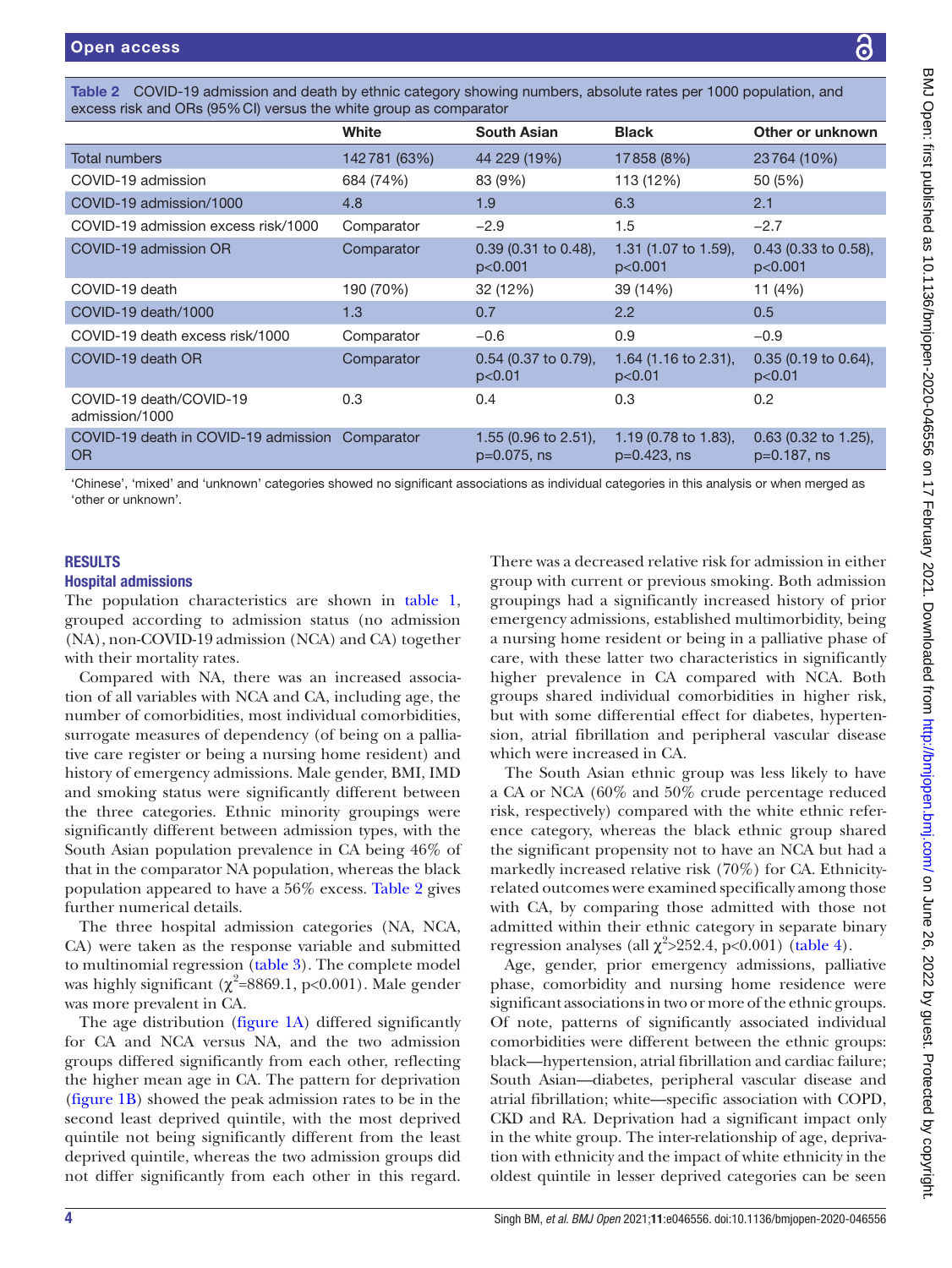<span id="page-4-0"></span>Table 3 Multinomial regression for the association of factors with COVID-19-related or non-COVID-19-related emergency hospital admissions (HA) compared with the reference category of those not admitted (n=223 074)

|                                       | <b>CHA</b>                  | <b>NCHA</b>                 | <b>CHA vs NCHA</b>         |
|---------------------------------------|-----------------------------|-----------------------------|----------------------------|
| Number (% of population)              | 930 (0.4%)                  | 4628 (2%)                   |                            |
| Gender (male)                         | 1.5 (1.3 to 1.7), p<0.001   | ns, p=0.48                  | 1.3 (1.1 to 1.5), p<0.001  |
| Age category Q2 (30-40)               | 2.7 (1.5 to 5), p<0.01      | 1.2 (1 to 1.3), p<0.05      | 2.2 (1.2 to 4), p<0.05     |
| Age category Q3 (41-51)               | 5.1 (2.9 to 9), p<0.001     | 1.4 (1.2 to 1.6), p<0.001   | 3.2 (1.8 to 5.8), p<0.001  |
| Age category Q4 (52-65)               | 7.8 (4.6 to 13.4), p<0.001  | 1.7 (1.5 to 1.9), p<0.001   | 3.7 (2.1 to 6.5), p<0.001  |
| Age category Q5 (66-113)              | 16.6 (9.7 to 28.3), p<0.001 | 2.9 (2.5 to 3.3), p<0.001   | 4.7 (2.7 to 8.1), p<0.001  |
| IMD category Q2 (16.5-27.7)           | 1.8 (1.4 to 2.2), p<0.001   | 2 (1.8 to 2.2), p<0.001     | ns                         |
| IMD category Q3 (27.8-39.0)           | 1.7 (1.4 to 2.1), p<0.001   | 1.5 (1.4 to 1.7), p<0.001   | ns                         |
| IMD category Q4 (39.3-45.7)           | 1.6 (1.3 to 2), p<0.001     | 1.4 (1.3 to 1.6), p<0.001   | ns                         |
| IMD category Q5 (45.7-71.8)           | ns, p=0.517                 | ns, p=0.574                 | ns                         |
| <b>Ethnicity South Asian</b>          | 0.4 (0.3 to 0.5), $p<0.001$ | 0.5 (0.4 to 0.5), $p<0.001$ | 1 (0.7 to 1.2), ns, 0.735  |
| Ethnicity black                       | 1.7 (1.3 to 2.1), p<0.001   | 0.6 (0.5 to 0.7), p<0.001   | 3.1 (2.4 to 4), p<0.001    |
| Smoking current or prior              | 0.3 (0.2 to 0.3), $p<0.001$ | 0.5 (0.4 to 0.5), $p<0.001$ | 0.7 (0.5 to 0.8), p<0.001  |
| Prior emergency admissions (1 year)   | 1.6 (1.5 to 1.7), p<0.001   | 1.8 (1.7 to 1.8), p<0.001   | 0.9 (0.9 to 1), $p<0.05$   |
| Palliative care registered            | 4.1 (3.2 to 5.1), p<0.001   | 1.7 (1.4 to 2), p<0.001     | 2.4 (1.9 to 3.1), p<0.001  |
| Nursing home resident                 | 1.7 (1.3 to 2.3), p<0.001   | 1.2 (1 to 1.5), ns, 0.058   | 1.7 (1.3 to 2.2), p<0.001  |
| Comorbidities ≥3                      | 1.5 (1.2 to 1.9), p<0.01    | 1.4 (1.3 to 1.6), p<0.001   | ns                         |
| Chronic obstructive pulmonary disease | 1.9 (1.5 to 2.3), p<0.001   | 1.8 (1.6 to 2), $p<0.001$   | ns                         |
| Peripheral vascular disease           | 1.8 (1.4 to 2.3), p<0.001   | 1.2 (1 to 1.4), $p<0.05$    | 1.5 (1.1 to 2), p<0.01     |
| Atrial fibrillation                   | 1.7 (1.4 to 2.1), $p<0.001$ | 1.4 (1.2 to 1.5), $p<0.001$ | 1.3 (1.1 to 1.6), p<0.01   |
| <b>Diabetes</b>                       | 1.6 (1.4 to 1.9), p<0.001   | 1.3 (1.2 to 1.4), p<0.001   | 1.4 (1.2 to 1.6), p<0.001  |
| Cardiac failure                       | 1.6 (1.3 to 1.9), p<0.001   | 1.4 (1.2 to 1.6), p<0.001   | ns                         |
| Rheumatoid arthritis                  | 1.5 (1.1 to 2), p<0.01      | ns, p=0.134                 | ns                         |
| Epilepsy                              | 1.4 (1 to 2), p<0.05        | 1.4 (1.2 to 1.6), $p<0.001$ | ns                         |
| Chronic kidney disease                | 1.3 (1.1 to 1.6), p<0.01    | 1.2 (1 to 1.3), p<0.01      | ns                         |
| Hypertension                          | 1.2 (1 to 1.5), $p<0.05$    | ns, p=0.196                 | 1.2 (1 to 1.4), $p<0.05$   |
| Cancer                                | 1.2 (1 to 1.5), p<0.05      | 1.6 (1.5 to 1.8), p<0.001   | 0.8 (0.7 to 1), $p<0.05$   |
| Cerebrovascular disease               | ns, p=0.101                 | 1.2 (1 to 1.3), p<0.05      | ns                         |
| Ischaemic heart disease               | ns, p=0.859                 | 1.5 (1.3 to 1.6), p<0.001   | 0.7 (0.6 to 0.9), $p<0.01$ |
| Depression                            | ns, p=0.34                  | 1.1 (1 to 1.2), p<0.01      | ns                         |
| Dementia                              | ns, p=0.059                 | 0.8 (0.7 to 1), p<0.05      | ns                         |

Data are OR with 95% CIs. For age and IMD as categorical ordinal variables (data ranges shown), the comparators were the youngest and least deprived quintiles, respectively. Comorbidity associations are listed in descending OR order for the CA group. The comparison of CA vs NCA was by binary logistic regression. Variables not listed ([table 1](#page-2-0)) were excluded stepwise as not significant.

CA, COVID-19 admissions; CHA, COVID-19 hospital admissions; IMD, Index of Multiple Deprivation; NCA, non-COVID-19 admissions; NCHA, non-COVID-19 hospital admissions.

in [figure](#page-5-0) 1C. In a simplified model of admission type and ethnicity ( $\chi^2$ =4542.9, p<0.001) with only age and deprivation entered categorically together with their interaction  $(\chi^2=412.7, p<0.001)$ , the ORs for CA compared with the white group were as follows: black, 2.08 (1.70 to 2.57) (p<0.001) and South Asian, 0.56 (0.44 to 0.70) (p<0.001), with both groups still less likely to have NCA (p<0.001).

# Absolute risk of CA within ethnic groups

The absolute risk from COVID-19 hospital admission was 4.8/1000 population, and [table](#page-3-0) 2 shows this broken down by ethnic grouping giving numbers, percentages, absolute risk and excess risk with ORs compared with the white group, with the South Asian group showing a lower and the black group a higher absolute risk as reflected in ORs.

# Mortality outcomes

COVID-19 hospital deaths, non-COVID-19 hospital deaths and deaths in the community (CHD, NCHD, DIC) were analysed in stepwise backward multinomial regression  $(\chi^2 = 5548.3, \text{ p} < 0.001)$  ([table](#page-7-0) 5).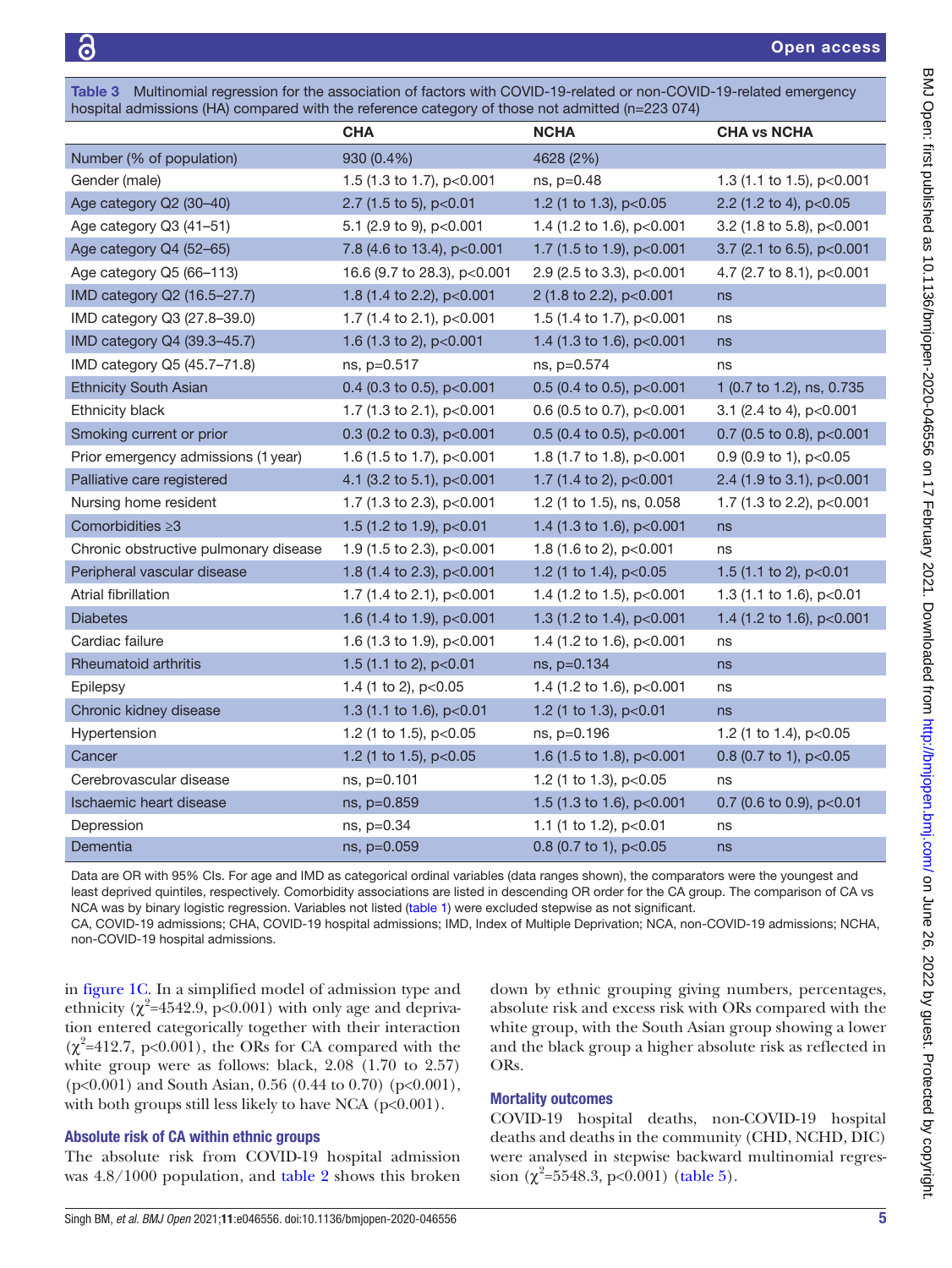

<span id="page-5-0"></span>Figure 1 Age and deprivation in relation to hospital admission and in whole population. The association of age (A) and deprivation (B) with hospital admission type. (C) Interrelationship of age, deprivation and ethnicity in the whole population (n=228632) (other/unknown ethnic groups not shown).

Male gender was significantly positively associated with mortality in all three categories. Increasing age was a significant factor, but there was no significant difference in age quintile distribution ( $\chi^2$ =12.168, p=0.144, ns) with 89%, 84% and 86% in the oldest quintile in the CHD, NCHD and DIC groups, respectively. For deprivation, for CHD and NCHD, the pattern mirrored that of hospital admission with significantly increased mortality rates in the lesser deprived quintiles but not in the highest quintile, whereas for DIC, a significant effect showing an increased mortality rate was only seen in the most deprived quintile. All categories shared a propensity for greater prior emergency admissions, multimorbidity and being in a palliative phase of care, while being a nursing home resident was associated with death in the community rather than HD. Individual morbidities varied in their associations, noting that diabetes and CKD were in increased association with mortality only in the CHD group. The black ethnic minority had significantly higher and the South

Asian group had significantly lower COVID-19 hospital mortality rate, proportionately mirroring admission rates. Directly comparing CHD with NCHD confirmed a significantly increased association with black ethnicity (OR 4.6 (2 to 10.2), p<0.003), diabetes (OR 1.5 (1 to 2.3),  $p<0.005$ ) and CKD (OR 1.6 (1.1 to 2.3),  $p<0.004$ ) and an even greater negative association with current or previous smoking (OR 0.1 (0 to 0.3),  $p<0.002$ ).

## Absolute risk of COVID-19 death by ethnic group

Specifically for COVID-19 death, [table](#page-3-0) 2 shows numbers, percentages, absolute risk and excess risk with unadjusted ORs for the ethnic minorities compared with the white group, and [figure](#page-8-0) 2A shows the distribution of mortality outcome by ethnic category ( $χ²=126.1$ , p<0.001). The absolute risk of COVID-19 death was 1.32, 0.73 and 2.2 per 1000 population in the white, South Asian and black ethnic groups, and the excess risk was −0.61 (negative) and 0.85 deaths per 1000 population in the South Asian and black versus white group, respectively. Compared with the white population, the unadjusted OR  $(95\% \text{ CI})$ for COVID-19 death for the black and Asian groups was 1.6 (1.2 to 2.3) and 0.5 (0.4 to 0.8), respectively (both p<0.01). The ethnic groups differed significantly in age (white,  $50\pm20$ ; South Asian,  $45\pm16$ ; black,  $45\pm17$  years;  $F=1868.9$ ,  $p<0.001$ , and age was the dominant factor associated with hospital admission and death [\(tables](#page-2-0) 1 [and 3–5\)](#page-2-0). To avoid any potential misrepresentation of mortality outcomes by statistical age adjustment, the absolute effects were considered for the oldest quintile only where 84% of all COVID-19 deaths occurred, in which case the ORs were as follows: black, 3.9 (2.7 to 5.6) (p<0.001) and South Asian, 0.9 (0.6 to 1.4) (p=0.72, ns) [\(figure](#page-8-0) 2B).

# COVID-19 hospital admission and COVID-19 mortality

By introducing hospital admission status, the COVID-19 mortality ORs—black, 1.3 (0.9 to 2.0) ( $p=0.206$ , ns) and South Asian, 1.5 (0.9 to 2.3) (p=0.098, ns)—were similar, indicating similar in- hospital mortality in contrast to the whole population effect. To negate this potential effect of prior propensity for acquisition of serious COVID-19 infection, and focusing on the black and South Asian minorities compared with the white majority, a narrower assessment of those who were admitted with COVID-19 and had a COVID-19 death was made. Among 930 CA, excluding those with a CA but with non-COVID-19 death  $(n=83 (9\%))$ , COVID-19 death occurred in 270 patients (32%) (white, 189; South Asian, 32; black, 38; other, 11). The ORs for the association of ethnicity with COVID-19 mortality were as follows: black, 1.2 (0.7 to 1.8) (p=0.423, ns) and South Asian, 1.6 (1.0 to 2.5) (p=0.075, ns)  $(\chi^2=5.92, p=0.115, ns)$  [\(figure](#page-8-0) 2C). Using the full model with all independent variables, including age, which remained significantly different between ethnic groups  $(F=13.23, p<0.001)$ , the significantly associated variables were age, gender, smoking status, BMI, palliative phase of life, multimorbidity and the individual comorbidities of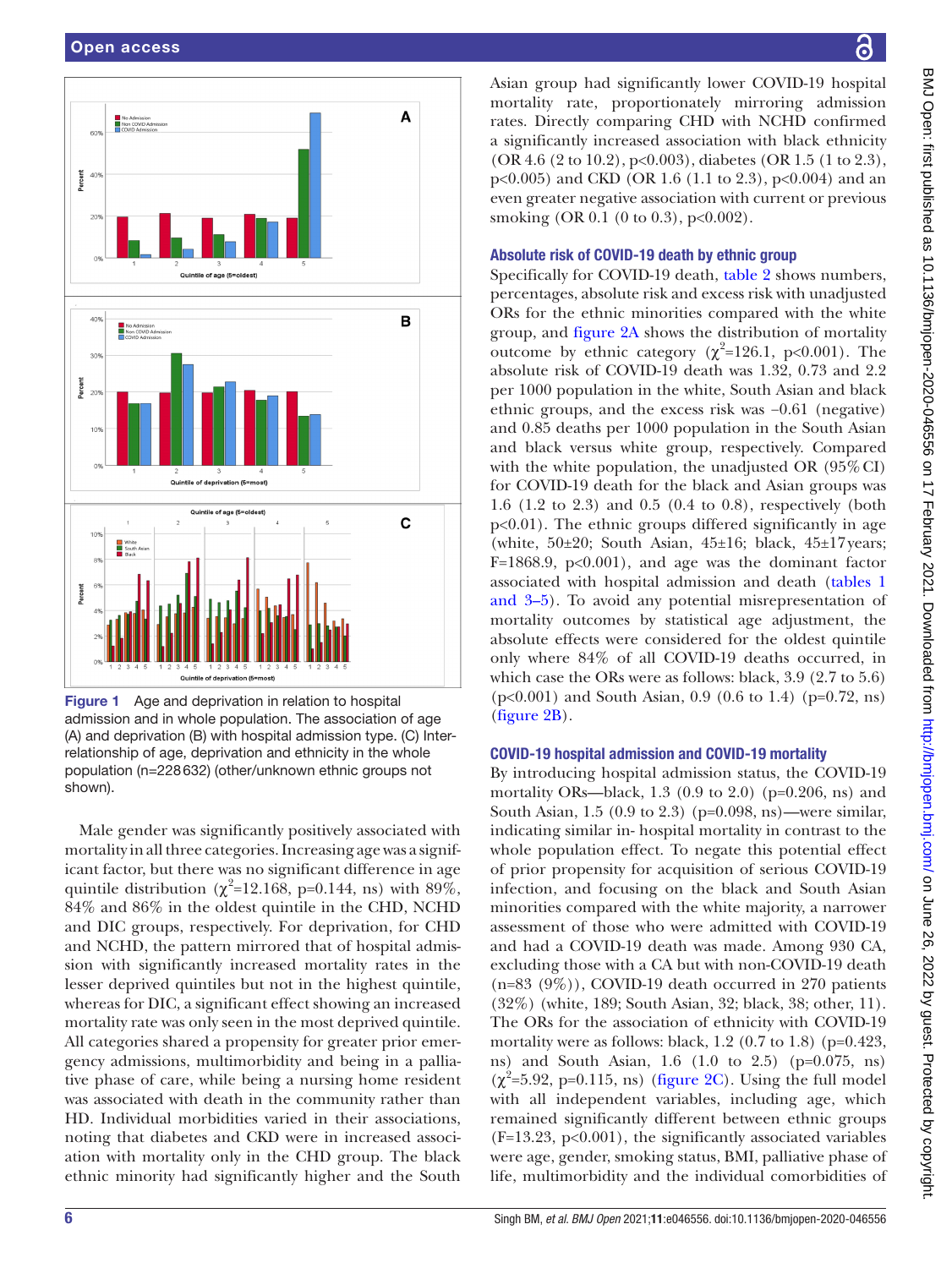<span id="page-6-0"></span>Table 4 Outcomes by individual ethnic category for those specifically with COVID-19 hospital admissions compared those not admitted within individual ethnic grouping as examined in binary regression analysis

|                                       | <b>Black</b>                       | <b>South Asian</b>                                         | White                           |
|---------------------------------------|------------------------------------|------------------------------------------------------------|---------------------------------|
| Numbers admitted/not admitted         | 113 (0.6%)/17530                   | 83 (0.2%)/43 663                                           | 684 (0.5%)/138500               |
| Gender (male)                         | ns                                 | 2 (1.2 to 3.2), p<0.01                                     | 1.6 (1.4 to 1.9), p<0.001       |
| Age category Q2 (30-40)               | 2.3 (0.6 to 8.6), ns,<br>$p=0.225$ | 1.8 (0.5 to 6.8), ns, p=0.417                              | 3 (1.3 to 6.8), p<0.01          |
| Age category Q3 (41-51)               |                                    | 3.1 (0.9 to 11), ns, p=0.083 2.6 (0.7 to 9.3), ns, p=0.148 | 4.9 (2.2 to 10.5), p<0.001      |
| Age category Q4 (52-65)               | 3.8 (1.1 to 13.4), p<0.05          | 3.1 (0.9 to 10.8), ns,<br>$p=0.082$                        | 9.7 (4.7 to 20), p<0.001        |
| Age category Q5 (66-113)              | 10 (2.8 to 36), p<0.001            | 4.5 (1.3 to 16), p<0.05                                    | 21.2 (10.4 to 43.3),<br>p<0.001 |
| IMD category Q2 (16.5-27.7)           | ns                                 | ns                                                         | 1.7 (1.4 to 2.1), p<0.001       |
| IMD category Q3 (27.8-39.0)           | ns                                 | ns                                                         | 1.6 (1.3 to 2.1), p<0.001       |
| IMD category Q4 (39.3-45.7)           | ns                                 | ns                                                         | 1.5 (1.2 to 2), p<0.01          |
| IMD category Q5 (45.7-71.8)           | ns                                 | ns                                                         | ns                              |
| Smoking current or prior              | 0.3 (0.2 to 0.6), p<0.001          | 0.2 (0.1 to 0.6), $p<0.01$                                 | 0.3 (0.2 to 0.3), $p<0.001$     |
| Prior emergency admissions (1 year)   | ns                                 | 1.5 (1.2 to 1.8), p<0.001                                  | 1.5 (1.4 to 1.6), p<0.001       |
| Palliative care registered            | 3.8 (1.8 to 8), p<0.001            | 11 (5.5 to 21.7), p<0.001                                  | 3.8 (2.9 to 5), p<0.001         |
| Nursing home resident                 | ns                                 | 4.5 (1.4 to 14.2), p<0.05                                  | 1.6 (1.1 to 2.2), p<0.01        |
| Comorbidities $\geq 3$                | 2.6 (1.5 to 4.4), $p<0.001$        | ns                                                         | 1.7 (1.3 to 2.1), p<0.001       |
| Atrial fibrillation                   | 2 (1 to 3.7), p<0.05               | 2.8 (1.4 to 5.6), p<0.01                                   | 1.6 (1.3 to 2), p<0.001         |
| Cardiac failure                       | 2.2 (1.2 to 3.9), p<0.05           | ns                                                         | 1.7 (1.3 to 2.1), p<0.001       |
| Chronic kidney disease                | ns                                 | ns                                                         | 1.4 (1.1 to 1.7), p<0.01        |
| Chronic obstructive pulmonary disease | ns                                 | ns                                                         | 1.9 (1.5 to 2.3), p<0.001       |
| <b>Diabetes</b>                       | ns                                 | 4.4 (2.6 to 7.5), p<0.001                                  | 1.5 (1.3 to 1.9), p<0.001       |
| Hypertension                          | 2.2 (1.2 to 4.1), p<0.01           | ns                                                         | ns                              |
| Peripheral vascular disease           | ns                                 | 3.7 (1.6 to 8.8), $p<0.01$                                 | 1.9 (1.4 to 2.5), p<0.001       |
| Rheumatoid arthritis                  | ns                                 | ns                                                         | 1.6 (1.1 to 2.1), p<0.01        |

Values are OR with 95%CIs.

IMD, Index of Multiple Deprivation.

cardiac failure, CKD and peripheral vascular disease but not ethnic grouping or deprivation score ([table](#page-8-1) 6).

Finally, [table](#page-3-0) 2 shows the absolute risks of COVID-19 death in COVID-19 hospital admission and ORs, which are consistent with the findings of the modelled data.

# **DISCUSSION**

#### Principal findings

Over and above known general associations with hospital admission and mortality, our study suggests a complex association of deprivation and points to heterogeneity of the impact of ethnicity, both of which may vary by locality. We highlight the need for local health economies to have robust, accurate and integrated clinical data to assess and inform local decision-making, and, in particular, at a time of heightened anxiety, we raise a concern about the conveyance of risk to local communities. The crucial differences in relationship to other studies are as follows:

## General associations

Uncontroversially, factors associated with NCA or COVID-19 hospital admission and death included age, gender, prior emergency admissions, palliative phase of life, nursing home residence and multimorbidity with specific comorbidities associated with CA or death and with ethnic status. Within the limitations of our study, we have found smokers as an under-represented group in CA and mortality. Although a number of hypotheses have been proposed to account for a possible protective effect, this remains an area under further evaluation.<sup>18</sup> It is suggested that any association of smoking with better COVID-19 outcomes, observed in some other studies, $2^{19}$ may be questioned when taken in the context of this being common to NCA and death during this period.

## CA versus NCA

The significant differences were age, gender and degree of comorbidity complexity (palliative care, nursing home),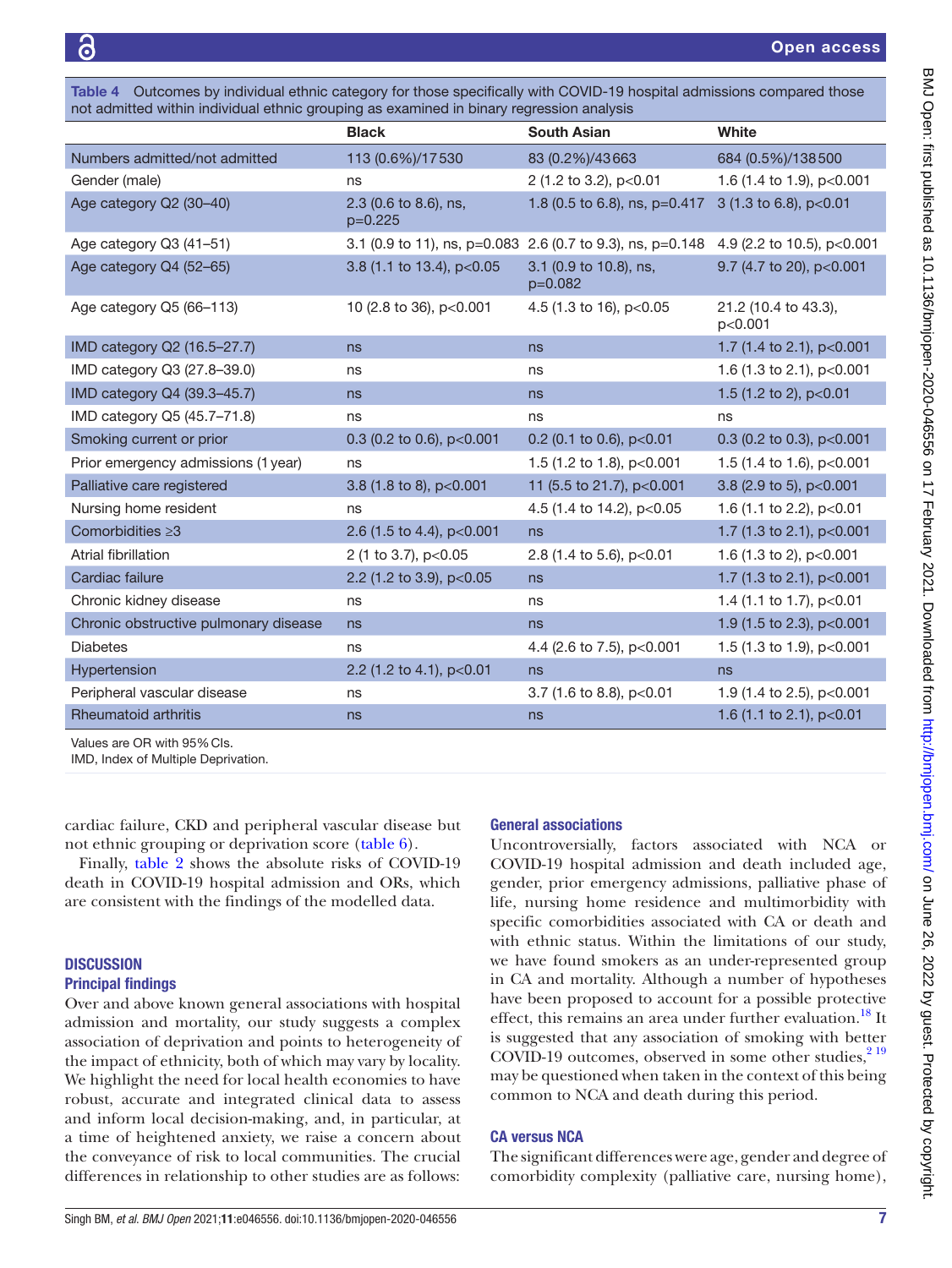<span id="page-7-0"></span>Table 5 Multinomial regression of mortality outcomes over the 12-week period for those who died (n=1093) either in the community (n=537) or non-COVID-19-related (n=284) and COVID-19-related (n=272) hospital deaths (HD) (see [table 1\)](#page-2-0) compared with those who were alive (n=227 539)

|                                       | <b>COVID-19 HD</b>           | Non-COVID-19 HD             | <b>Community death</b>      |
|---------------------------------------|------------------------------|-----------------------------|-----------------------------|
| Gender (male)                         | 2 (1.5 to 2.6), p<0.001      | 1.5 (1.2 to 1.9), p<0.01    | 1.7 (1.4 to 2.1), p<0.001   |
| Age category Q2 (30-40)               | ns, p=0.997                  | $>100$ , p<0.001            | ns, p=0.85                  |
| Age category Q3 (41-51)               | 2.5 (0.5 to 14), ns, p=0.283 | $>100$ , p $< 0.001$        | 6.6 (1.9 to 22.6), p<0.01   |
| Age category Q4 (52-65)               | 10.5 (2.4 to 44.8), p<0.01   | $>100$ , $p<0.001$          | 13.9 (4.3 to 44.9), p<0.001 |
| Age category Q5 (66-113)              | 39.9 (9.6 to 165.5), p<0.001 | $>100$ , p<0.001            | 41.3 (13 to 130.9), p<0.001 |
| IMD category Q2 (16.5-27.7)           | ns, p=0.163                  | 1.8 (1.2 to 2.6), p<0.01    | ns, p=0.708                 |
| IMD category Q3 (27.8-39.0)           | 1.5 (1 to 2.2), p<0.05       | 2.2 (1.5 to 3.1), p<0.001   | ns, p=0.054                 |
| IMD category Q4 (39.3-45.7)           | ns, p=0.319                  | 1.8 (1.2 to 2.7), p<0.01    | ns, p=0.384                 |
| IMD category Q5 (45.7-71.8)           | ns, p=0.713                  | ns, p=0.455                 | 1.6 (1.2 to 2.1), p<0.01    |
| <b>Ethnicity South Asian</b>          | 0.5 (0.3 to 0.8), p<0.01     | 0.4 (0.3 to 0.6), $p<0.001$ | 0.5 (0.3 to 0.7), $p<0.001$ |
| <b>Ethnicity black</b>                | 2.1 (1.5 to 3.2), p<0.001    | 0.5 (0.3 to 1), $p<0.05$    | ns, p=0.841                 |
| Smoking current or prior              | 0 (0 to 0), p<0.001          | 0.1 (0.1 to 0.2), $p<0.001$ | 0.1 (0.1 to 0.1), $p<0.001$ |
| Body mass index                       | 1 (0.9 to 1), p<0.01         | 1 (1 to 1), ns, p=0.12      | 1 (1 to 1), p<0.05          |
| Prior emergency admissions (1 year)   | 1.2 (1.1 to 1.3), p<0.001    | 1.3 (1.2 to 1.4), p<0.001   | 1.3 (1.2 to 1.4), p<0.001   |
| Palliative care registered            | 9.5 (6.8 to 13.2), p<0.001   | 5.9 (4.2 to 8.4), p<0.001   | 5.9 (4.7 to 7.5), p<0.001   |
| Nursing home resident                 | ns, p=0.547                  | $ns, p=0.634$               | 3.5 (2.7 to 4.6), p<0.001   |
| Comorbidities $\geq 3$                | 3 (2 to 4.4), p<0.001        | 2.3 (1.6 to 3.3), p<0.001   | 1.7 (1.3 to 2.3), p<0.001   |
| Peripheral vascular disease           | 2.6 (1.8 to 3.9), p<0.001    | 1.9 (1.3 to 2.9), p<0.01    | ns, p=0.232                 |
| Chronic obstructive pulmonary disease | 2.1 (1.4 to 3), p<0.001      | 3.8 (2.8 to 5.2), p<0.001   | 2.2 (1.7 to 2.9), p<0.001   |
| Cardiac failure                       | 2 (1.5 to 2.8), p<0.001      | 1.7 (1.2 to 2.3), p<0.01    | 1.8 (1.4 to 2.3), p<0.001   |
| Chronic kidney disease                | 1.6 (1.2 to 2.1), p<0.01     | ns, p=0.095                 | ns, p=0.328                 |
| Diabetes                              | 1.4 (1.1 to 1.9), p<0.05     | ns, p=0.465                 | ns, p=0.426                 |
| Atrial fibrillation                   | 1.4 (1 to 1.9), p<0.05       | 1.9 (1.4 to 2.6), p<0.001   | ns, p=0.602                 |
| Cancer                                | ns, p=0.338                  | 1.5 (1.1 to 2), p<0.01      | 2.1 (1.7 to 2.6), p<0.001   |
| Dementia                              | ns, p=0.878                  | ns, p=0.505                 | 2 (1.5 to 2.6), p<0.001     |
| Asthma                                | ns, p=0.337                  | 0.7 (0.5 to 1), $p<0.05$    | ns, p=0.376                 |

Results are OR with 95% CIs. For age and Index of Multiple Deprivation categories, the comparators were the youngest and least deprived quintile, respectively. Variables not listed from [table 1](#page-2-0) were excluded stepwise (backwards) as not significant. IMD, Index of Multiple Deprivation.

but as it is likely that patterns of emergency admissions differed at this time, comparisons of COVID-19 with non-COVID-19 hospital admission may have little relevance to COVID-19 outcomes, noteworthy for studies that have reported on COVID-19 hospital admission alone.<sup>[12 13 20](#page-10-7)</sup>

# **Deprivation**

For hospital NCA and CA and death, the pattern was for excess in lesser deprived quintiles in the white ethnic population but not within ethnic minority groups where deprivation was not a significant factor. This contrasts with other studies<sup>25</sup>: in some, deprivation was not a significantly associated factor in fully adjusted models, $^{21}$  whereas other UK studies, $2^0$  and most overseas studies, have not considered this.<sup>12</sup><sup>13</sup> Following the H1N1 pandemic influenza of 2009, many studies indicated effects of deprivation, including a rural–urban divide impact, $^{22}$  as is seen in this

pandemic.<sup>15</sup> Our findings within a health economy (ie, based on a local population) with significant deprivation call for the need to explore this association within larger studies, specifically within urban areas.

# **Ethnicity**

We note that a recent meta-analysis shows heterogeneity in the association of ethnicity with COVID-19 mortality. $^{23}$  $^{23}$  $^{23}$ In a large population study reporting adverse ORs for all ethnic groups, their crude unadjusted data showed significantly increased risk in the black  $(\chi^2=17.464,$ p<0.001) but not in the South Asian group ( $\chi^2$ =3.238,  $p=0.072$  $p=0.072$ ).<sup>2</sup> This was also shown in another populationlevel study.[15](#page-10-5) In the largest reported hospital admission series, both ethnic groups had significantly lower unadjusted mortality rates,<sup>17</sup> whereas in their modelled data no effect was seen among the black population. In a study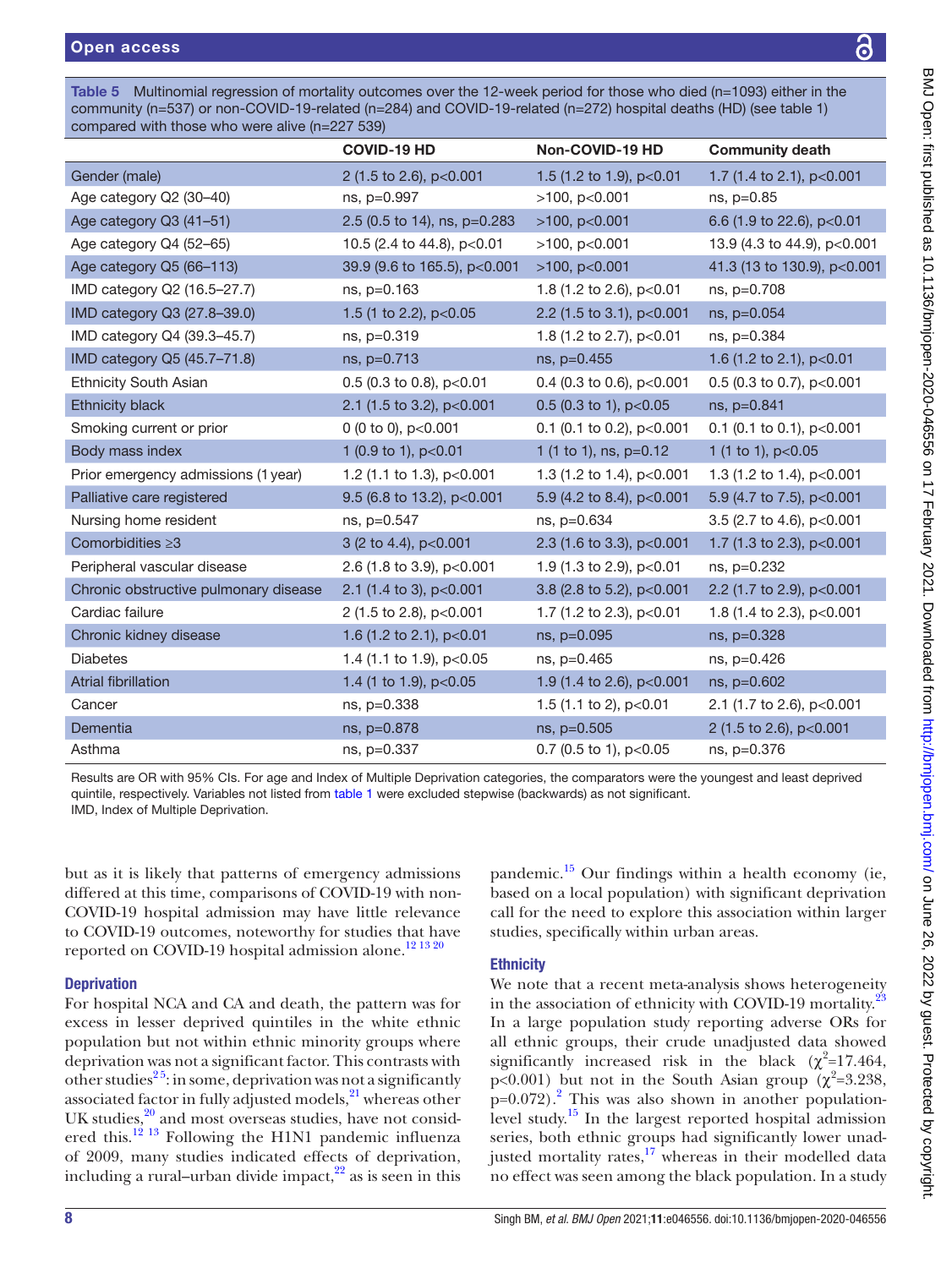

<span id="page-8-0"></span>Figure 2 Mortality by ethnicity. Crude mortality by ethnic grouping as percentages (A,  $\chi^2$ =184 $\cdot$ 4, p<0 $\cdot$ 001), within the oldest quintile (B,  $\chi$ 2=92·2, p<0·001) or restricted to those with a COVID-19 admission excluding those with a non-COVID death (C,  $\chi$ 2=5.92, p=0.115, ns) (other/unknown ethnic categories are not shown but were included in the analysis).

from New York, there was no adverse ethnicity signal,<sup>[12 13](#page-10-7)</sup> and early reported adverse ethnicity outcomes in the 2009 UK influenza pandemic<sup>[24](#page-10-13)</sup> did not withstand subsequent review.[25](#page-10-14) We find that our black population had significantly higher and the South Asian population lower crude and adjusted CA rates compared with the white population, also observing that both ethnic subgroups had lower non-COVID-19 hospital admissions, further contextualising the strong effect in the black cohort. In both groups, their crude and adjusted patterns of COVID-19 mortality mirrored that of COVID-19 hospital admission, but from the numerical base of CA, there was no significant difference between the black and South Asian groups compared with the white group, highlighting pitfalls of examining effects in isolation. Our data in the black population are broadly in keeping with some studies showing excess COVID-19 hospitalisation and mortality, but the South Asian group's lower absolute and adjusted rate of admission and death from COVID-19 are strikingly different. Given the variation in findings to date, we do not consider

<span id="page-8-1"></span>Table 6 Multinomial regression among those with a COVID-19 admission restricted to white, black and South Asian ethnic groups (n=797) comparing those who have died due to COVID-19 (n=259) with those who were alive at 12weeks

|                                      | OR COVID-19<br>death vs alive |
|--------------------------------------|-------------------------------|
| Age                                  | 1.05 (1.03 to 1.07), p<0.001  |
| Gender (male)                        | 1.91 (1.3 to 2.83), p<0.01    |
| Smoking current or prior             | 0.01 (0 to 0.04), $p<0.001$   |
| Body mass index (kg/m <sup>2</sup> ) | 0.92 (0.86 to 0.98), $p<0.01$ |
| Palliative care registered           | 7.83 (4.21 to 14.56), p<0.001 |
| Comorbidities $\geq 3$               | 1.64 (1 to 2.67), $p<0.05$    |
| Cardiac failure                      | 1.82 (1.14 to 2.92), p<0.05   |
| Chronic kidney disease               | 1.69 (1.09 to 2.63), p<0.05   |
| Peripheral vascular disease          | 2.27 (1.12 to 4.59), p<0.05   |
|                                      |                               |

Results are OR with 95% CIs. Variables not listed from [table 1](#page-2-0) were excluded stepwise (backwards) as not significant.

this an 'unexpected finding' and hypothesise that many local population factors are at play, including population density, family size, housing, duration of immigration, country of birth (including UK born) and occupation, and the precise ethnic group within the 'South Asian' population may well be of importance. A recent updated analysis by the UK Office for National Statistics has emphasised that 'ethnic differences in mortality involving COVID-19 are most strongly associated with demographic and socio-economic factors, such as place of residence and occupational exposures, and cannot be explained by pre-existing health conditions', which conclusion is consistent with our locally dictated findings.<sup>26</sup> Otherwise within Black, Asian and minority ethnic groups, we find specific individual comorbidities vary in their association with COVID-19 risks: in South Asians, these are diabetes, peripheral vascular disease and atrial fibrillation; in the Black population, hypertension, atrial fibrillation and cardiac failure; in white ethnicity, most comorbidities but in particular COPD, chronic kidney disease and RA.

# Strengths and weaknesses

Combining Wolverhampton's health data enabled us to evaluate our local population's heterogeneous demographic factors and their associations with community or hospital NCA and CA and mortality, by uniquely approaching these outcomes simultaneously. This local nuance complements larger studies, informing appraisal of risk from an urban and multiethnic and deprived setting, highlighting concerns of extrapolation from larger data sets to UK localities. An example of a particular strength of the data quality was the cross-check ascertainment of CA, without sole reliance on COVID-19 testing, permitting specific categorisation of deaths (COVID-19, non-COVID-19 and postdischarge) rather than less accurately into global mortality.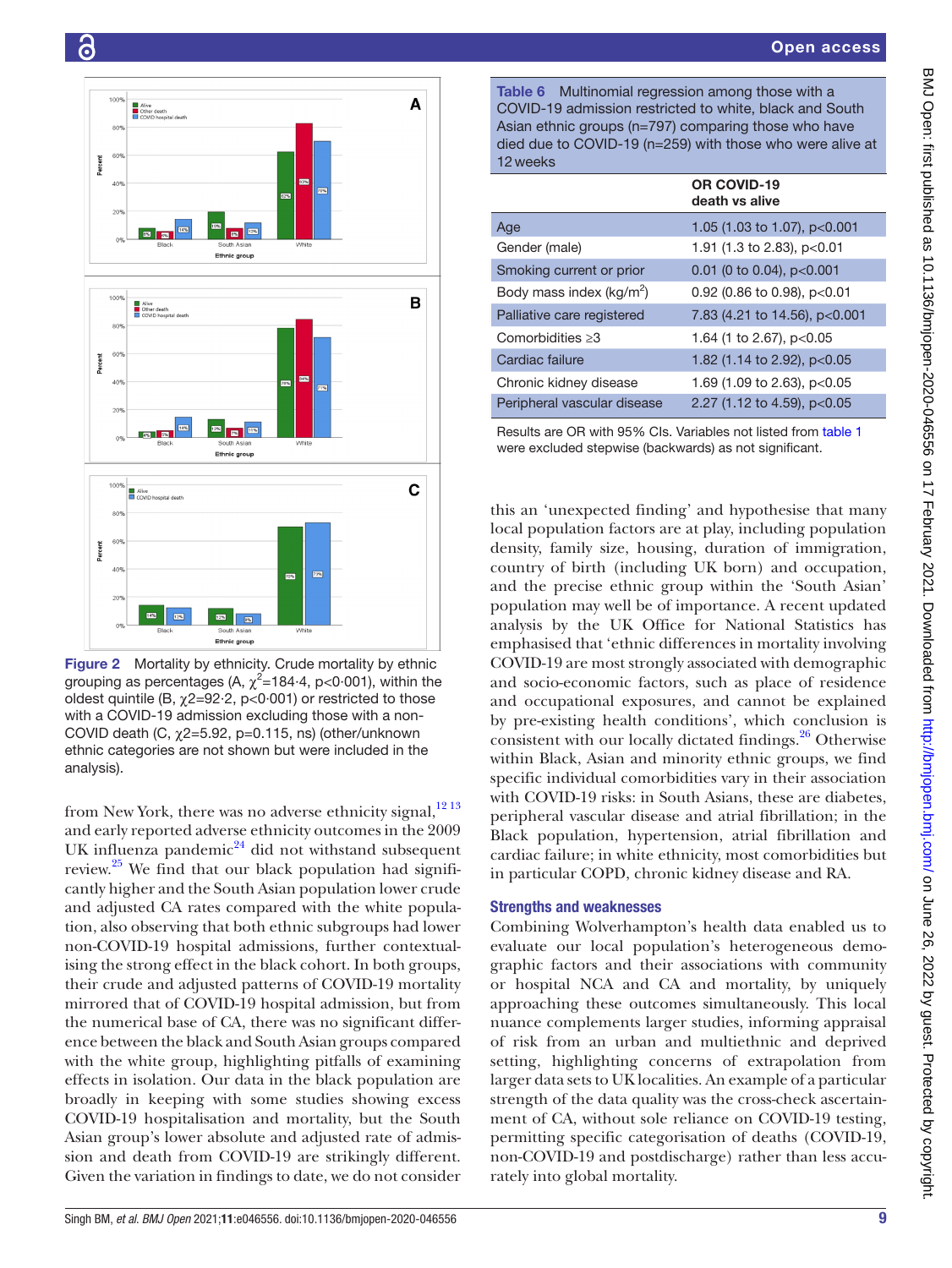## Limitations of the study

This is a 12-week evaluation spanning the pandemic's upsurge and peak; the population and event number were comparatively small; the cause of death in the community was unknown, and it is likely that people died away from the hospital undiagnosed with COVID-19. A further weakness of the study is that there were some missing data, but this was very limited in magnitude and only affected three variables: BMI, smoking and ethnicity. We are confident that these were dealt with appropriately; for BMI, it is as described in Methods; for smoking, we coded all unknown smoking as non-smokers on the very likely assumption that the vastly greater majority were non-smokers, whereas missing ethnicity was coded as 'unknown' and analysed as such. Given the degree of completeness rather than incompleteness of our data, we consider our approach approximates to a complete case analysis, arising from significant effort on multisource data accrual, integration and quality. We thus do not feel that multiple imputation should be applied to replace missing data, since we do not feel this can possibly improve precision. In so doing, we are thus also avoiding the greater and well-recognised potential to introduce bias from poorly fitting imputation models.<sup>27</sup> We consider this to be a strength of the article. One further consideration is that while being aligned to the population at 99.5% concordance, hospital data were not totally drawn from the city population, which varied by GP registration, residency or admission from immediately surrounding areas, and a small proportion of admissions were non-resident or non-registered, so this is not strictly an epidemiological study but an observational study comparing defined cohorts in tiers of analysis (eg, COVID-19 death among CA) where this caveat does not apply.[28](#page-10-17)

#### Implications for clinicians and policymakers

We show that a variety of recognised factors were associated with COVID-19 death, as with non-COVID-19 death. At our local level, CA and death were not strongly associated with worsening deprivation, with a novel potential different relationship in the white population.

Higher absolute and adjusted CA and mortality occurred in the black population, whereas they were reduced in Wolverhampton's South Asian community. We point out the non-significant association between in-hospital COVID-19 case fatality and ethnicity, raising the probability that COVID-19 mortality relates to differential risks of exposure, susceptibility and disease contraction before hospital admission, let alone the possible avoidance of hospital admission. Two important considerations are the potential excessive use of multiple factors and the disruption of the perspective from a population's base through hospital admissions to COVID-19-specific admission, leading to widely varying conclusions and highlighting the difficulties of using observational data and the potential for collider bias. $29$  We support the case for more localised population-based studies of both hospital admission and subsequent death, such as ours, in which

the denominator and numerator populations can be clearly linked and are fully and transparently ascertained and characterised. To avoid associations in the data being due to the way in which data are sampled, local health economies should be mandated to link hospital and primary care data across their population level down to the unanonymised individual level; they should, in preparation for future epidemics, have data quality mechanisms in place to ensure accuracy in their demographics, the accrual of important missing data and the triangulation of key outcomes to minimise false-positive and false-negative results. This includes the need to have a robust, systematic, accurate and timely approach to the recording of death whether in the community or hospital setting. A defined data set and its capture in routine clinical systems seem apposite.<sup>30</sup> Accepting that variation in findings in different population subsets is both inevitable and valid, we would suggest the need for the public health and research community to accommodate uncertainty in emergent evidence, learning from the experience of previous viral pandemics. This includes the need to have a robust, systematic, accurate and timely approach to the recording of death whether in the community or hospital setting.<sup>31</sup>

## The conveyance of risk

Public health messages are vital to convey, but populationadjusted risk rates may confuse, adversely impacting behaviours such that, it is feared, hospital admission patterns may change unfavourably. Absolute, absolute excess, relative, unadjusted and adjusted risk is complex to communicate even for healthcare professionals, making them susceptible to reasoning errors and misinterpretation of probabilities, $32$  and individuals, with erstwhile health risk, should know about the magnitude of risk in a way that can be conceptualised.<sup>33</sup> <sup>34</sup> For our black population, the full modelled OR for COVID-19 mortality was 2.1, with an absolute risk of 2.2/1000 people or an excess risk of 0.9/1000. A black person in Wolverhampton ought to be informed that 'twice as likely to die of COVID-19' compared with the white community can also mean 'a 1 in 1000 excess risk'.

## Future research

Crucially, we therefore argue that in reporting future research of this kind, during the current pandemic and beyond, there is an ethical obligation for the standardisation of the conveyance of risk in a manner that spans the absolute to the relative so that is easily comprehensible to the individuals and populations at risk and others, including health professionals, politicians and the media. These are all matters in which the editorial and peer review mechanism of our medical journals have a vital role.

#### Author affiliations

<sup>1</sup>New Cross Hospital, Royal Wolverhampton Hospitals NHS Trust, Wolverhampton, UK <sup>2</sup>School of Medicine & Clinical Practice, Faculty of Science & Engineering, University of Wolverhampton, Wolverhampton, UK